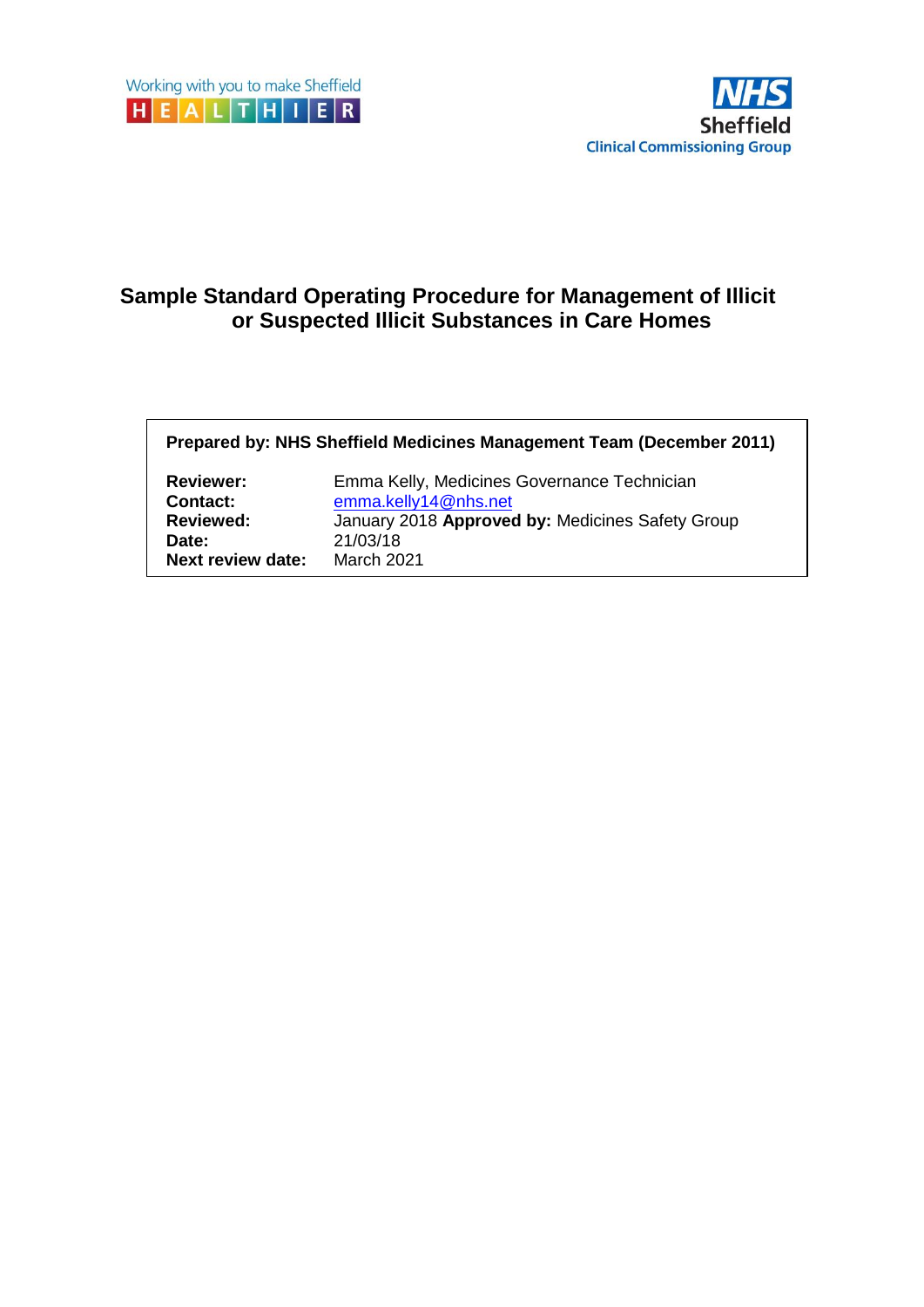

## **Sample Standard Operating Procedure for Management of Illicit or Suspected Illicit Substances\* in Care Homes**

\*Illicit Substances: includes illegal drugs\*\* and substances not used for their intended purpose.

\*\*Illegal drugs: those whose sale, purchase or possession constitutes an offence under the Misuse of Drugs Act (1971)

### **1. Removal of Illicit or Suspected Illicit Substances from Resident**

- a) If it is suspected that a resident is in possession of an illicit or suspected illicit substance, the Care Home Manager must be informed immediately.
- b) Two staff members (one who should be a senior staff member) should approach the resident in a non-judgemental manner and give a clear explanation to the resident of the reasons for their suspicions.
- c) If the staff are uncomfortable about approaching the resident (e.g. the resident is aggressive or abusive), assistance should be sought from other staff members or in extreme circumstances the police.
- d) The staff members should inform the resident that:
	- 1. The care home's zero tolerance policy forbids the possession and use of illicit substances on its premises.
	- 2. The use of illicit substances could be harmful both to the resident and others, and may affect any medical treatment given (e.g. interacting with prescribed medicines).
	- 3. No outside agencies will be informed and that care and treatment will not be compromised.
- e) The staff members should ask the resident to hand over the illicit or suspected illicit substance(s) and any associated paraphernalia.
- f) Any staff handling illicit or suspected illicit substances must wear examination gloves. Under no circumstances should staff attempt to taste or smell the illicit or suspected illicit substance.
- g) A signed and dated entry must be made and witnessed on a separate page in the CD register by the staff confiscating the illicit or suspected illicit substance. The substance name must be recorded as a description and unknown (e.g. white powder unknown). Resident identifiers must not be used in this case in the CD register.
- h) The staff members should secure the illicit or suspected illicit substance(s) in a clear plastic bag and attach a signed and dated label across the seal providing details of CD register entry. Resident details must not be included on the label.
- i) The sealed package must be stored temporarily in the CD cupboard under safe storage after appropriate documentation, until an authorised witness can destroy it.
- j) The staff members must document the incident in the resident's notes.
- k) An incident form must be completed for any incident involving an illicit or suspected illicit substance which may be a controlled drug. The link below provides access to the portal at NHS England for online reporting. [www.cdreporting.co.uk](http://www.cdreporting.co.uk/)